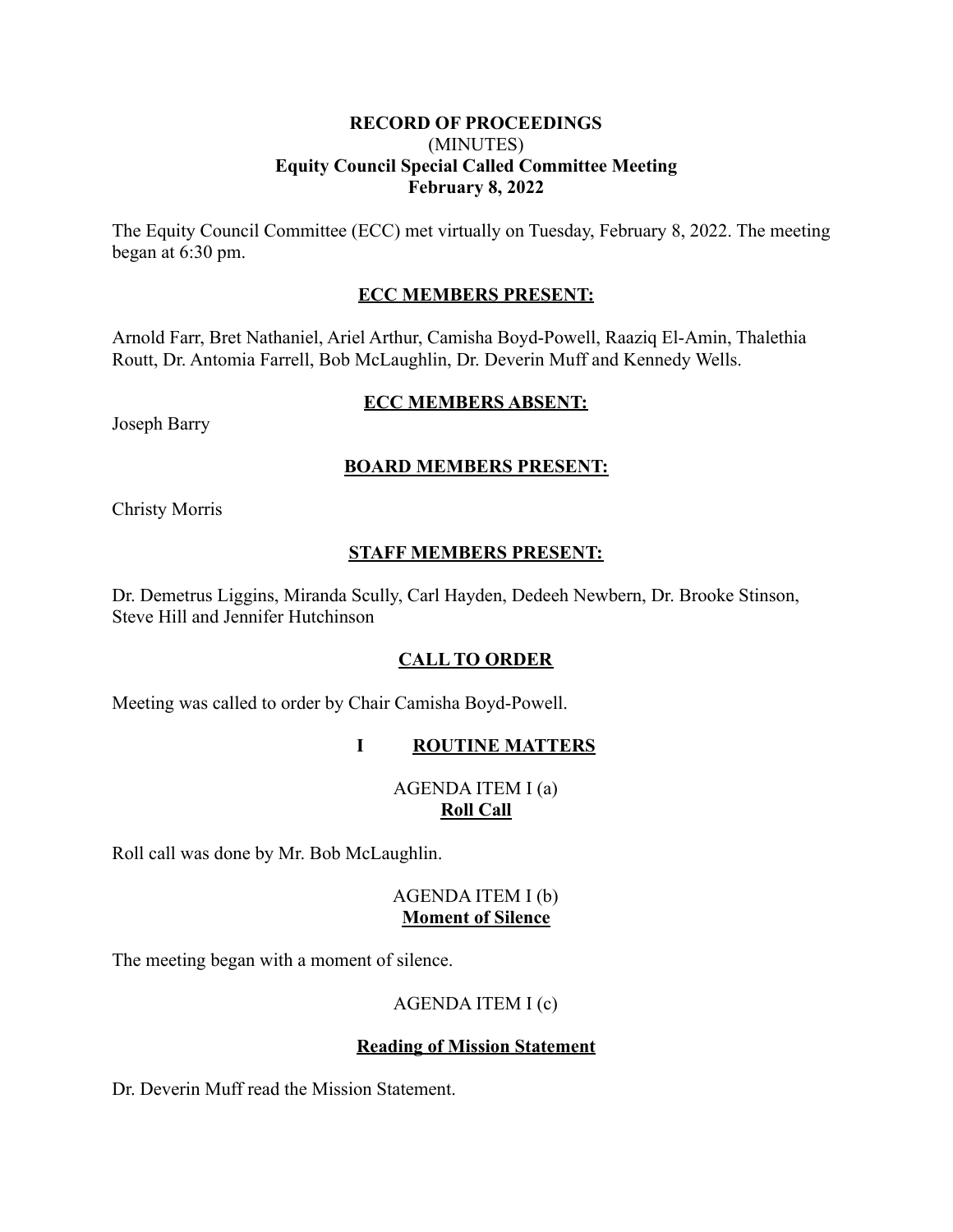#### AGENDA ITEM I (d) **Acknowledgement of Standards of Practice Agreement**

The Equity Council Committee members present acknowledged the Standard of Practice Agreement.

# **II ACTION ITEMS**

# AGENDA ITEM II (a) **Approval of Agenda**

Chair Boyd Powell asked the Council to review the Agenda for the night's meeting. Mr. Nathaniel made a motion to adopt the Agenda for the February 8, 2022 meeting. It was seconded by Ms. Arthur and approved by the Council.

### AGENDA ITEM II (b) **Approval of Minutes**

There were no minutes for this meeting.

# **III NEW BUSINESS**

AGENDA ITEM III

There was no new business.

# **IV REPORTS**

#### AGENDA ITEM IV (a) **Discussion Items**

Dr. Liggins welcomed everyone to the meeting and introduced Carl Hayden and his team to allow him to introduce the team and himself.

FCPS [Student Data Presentation](https://files.constantcontact.com/f47f42c3501/cec88508-2a27-4a97-8d71-99fa05e3ad8b.pdf) presented by Carl Hayden (Chief School Improvement Officer), Dedeeh Newbern (Safe School Coordinator), Dr. Brooke Stinson (Associate Director of Assessment and Literacy), Steve Hill (Director of Pupil Personnel) and Jennifer Hutchinson (Chief of Elementary Schools).

Ms. Arthur asked if data was preliminary or final numbers for timeframe mentioned. Mr. Hayden said these are final numbers for the first semester for daily attendance and behavior as well as the last window for MAP testing.